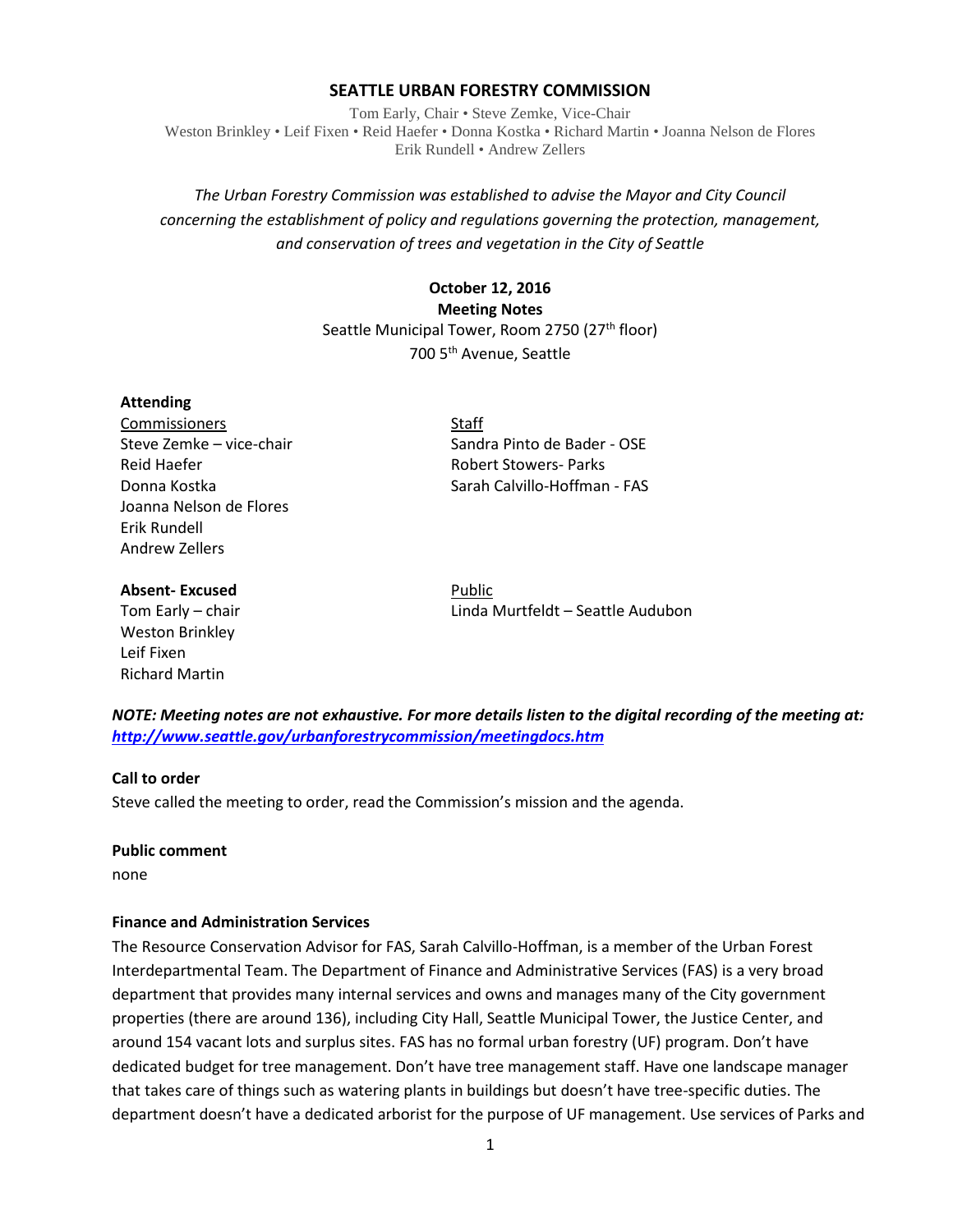SDOT, sometimes use Seattle Conservation Corps. Vendors tend to get paid through direct voucher, which makes it hard to track how much is spent/year. If something happens around trees the budget comes from the actively managed properties budget. Trees are removed if they are hazardous, or considered a safety concern, and they tend to learn about those issues through tenants and constituents.

UFC question: How many acres does FAS manage?

Answer: We don't track by acre. We use sqft and I can get that information for you.

Challenges include issues with invasive plants in vacant properties. They don't learn about how bad some areas are until there is an issue such as a tree falls on private property. There is no budget for ivy removal. Sometimes they learn about issues when a constituent brings them forward. Blackberry and morning glory are also an issue. It's very likely that most of the vacant properties are in the same situation. Even some of their actively managed properties continue to have invasive plant problems. They remove invasive plants and they get re-established.

UFC question: are you aware of Japanese knot-weed that requires chemical treatment? Answer: Yes, I know about knot-weed but it has not come back to me from property managers that we have any in our properties.

Sarah showed photos of three properties that have experienced challenges such as trees falling on private property. They have a lot of property on steep slope that is invaded by ivy, blackberry and morning glory.

UFC question: can you say that you don't know what the budget spent on UF is? Answer: we can put a number to it, it would take quite a bit of effort. It comes out of the GF and I don't think it would be accurate.

UFC question: part of the problem is being able to fully grasp how much trees are a part of the properties. The UFC is trying to learn about challenges and help departments. Maybe recommend having a line-item included in FAS' budget to support UF?

Answer: they are considering hiring an arborist to assess surplus properties before they get sold. Doing a thorough survey of all the properties would be necessary to get a clear understanding of the situation and begin addressing it.

UFC question: Have you asked Council for funding? Answer: no

UFC question: is there interest? Answer: there is no one leading this piece internally.

UFC question: if the UFC were to make a recommendation to provide funding, would there be interest? Answer: Absolutely!

UFC question: are any of your properties impacted by people camping there? Answer: we have properties that include the shelter. FAS is not involved in the cleanup of encampments.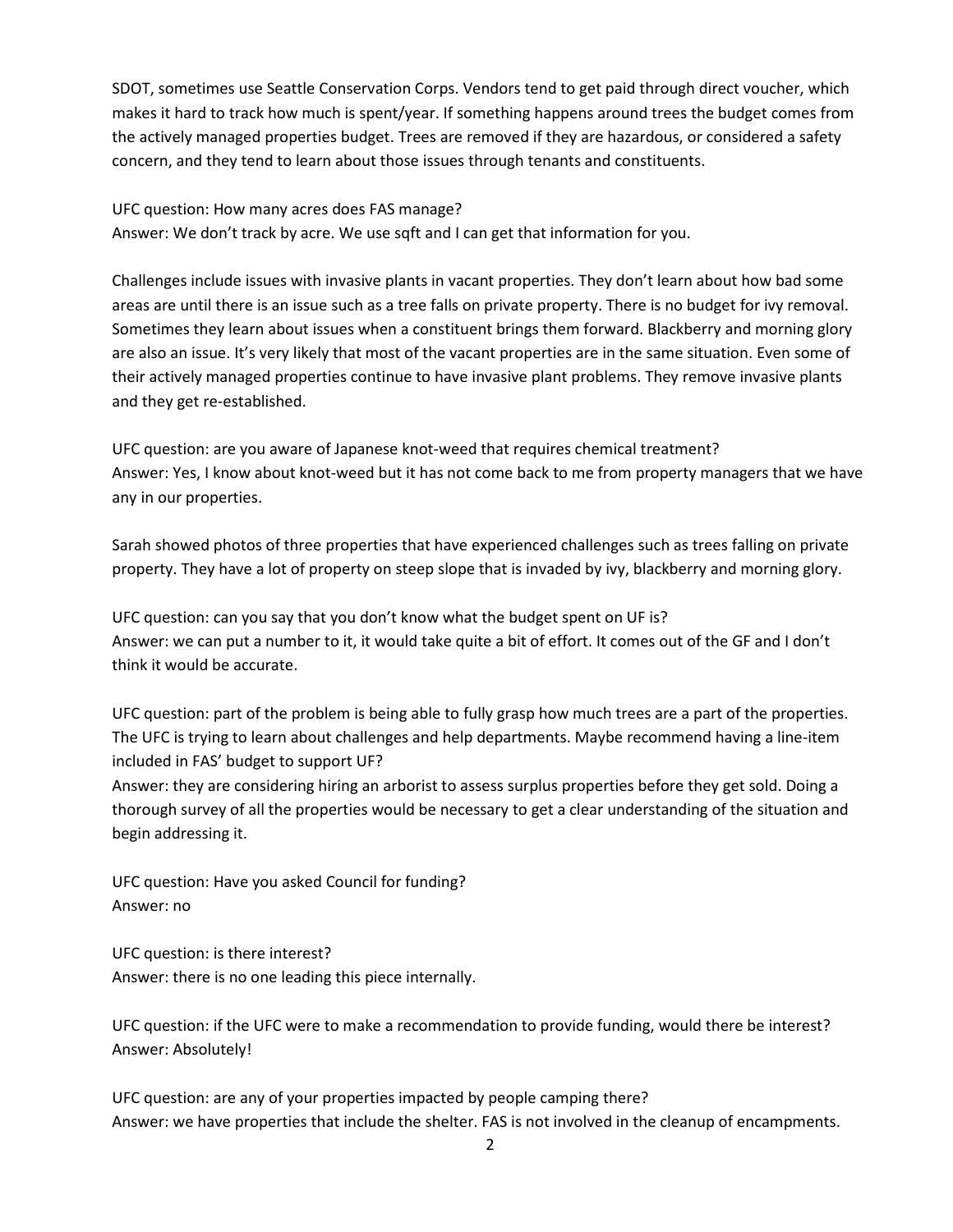I can't respond specifically to whether or not there are encampments in our properties beyond police and fire stations. Some areas are closed and secured. Some properties are actively managed. Some with more opportunities for trees. Many times fire and police don't want trees because they consider them security issues.

UFC question: what's the status of some of the surplus locations. Could they be used for homeless encampments.

Answer: I suspect that many surplus sites that are in slopes that would be unsafe. We have many tiny pieces of property that might not present opportunities for tree planting or locations for encampments.

UFC question: are there any buildings that are not being used that could be used as shelters? Answer: there was an old fire station up north that used to be a homeless encampment. Mary's Place is leasing land where the north precinct is. There are a lot of fixes that would need to happen in some properties before they would be suitable to be inhabited.

We could track down amounts paid to either SDOT or Parks to remove a tree and plant two-for-one. Typically, there is a two-year span between removal and re-plating. Often times when we remove a tree from an actively managed property, the preference is to plant the new trees on Parks property. A frustrating thing is that there is no policy around trees in our properties. There would need to be a leadership initiative on this. Many of the properties have odd shapes and are tiny (not developable).

UFC question: any figures you can provide in terms of acres, # of properties, would be helpful. There should be an inventory of properties and a line item to maintain trees.

Answer: Don't have an arborist on staff. Assessing the situation of our properties would make sense. I will provide list of surplus stations.

## **Homeless encampments impacts on Parks**

Robert Stowers from Parks and Recreation briefed the Commission. This week they have been tackling the issue of encampments under I-5. Parks has been in the encampment cleanup business for over 20 years. It was never budgeted. Parks took it on because they had to.

FAS does have the central coordination of encampments now. They are in charge of the multi-jurisdictional entity that coordinates and facilitates encampment cleanup effort. Current situation:

- 4,000 to 5,000 persons homeless in Seattle sleeping on our sidewalks, our parks, green spaces, and urban forests
- There are multiple causes:
	- o Lack of housing
	- o Unemployment
	- o Mental health issues
	- o Addictions, alcoholism and drugs

There has been a tremendous increase in homelessness and encampments which has caused more interest by City leaders and homeless advocates, including: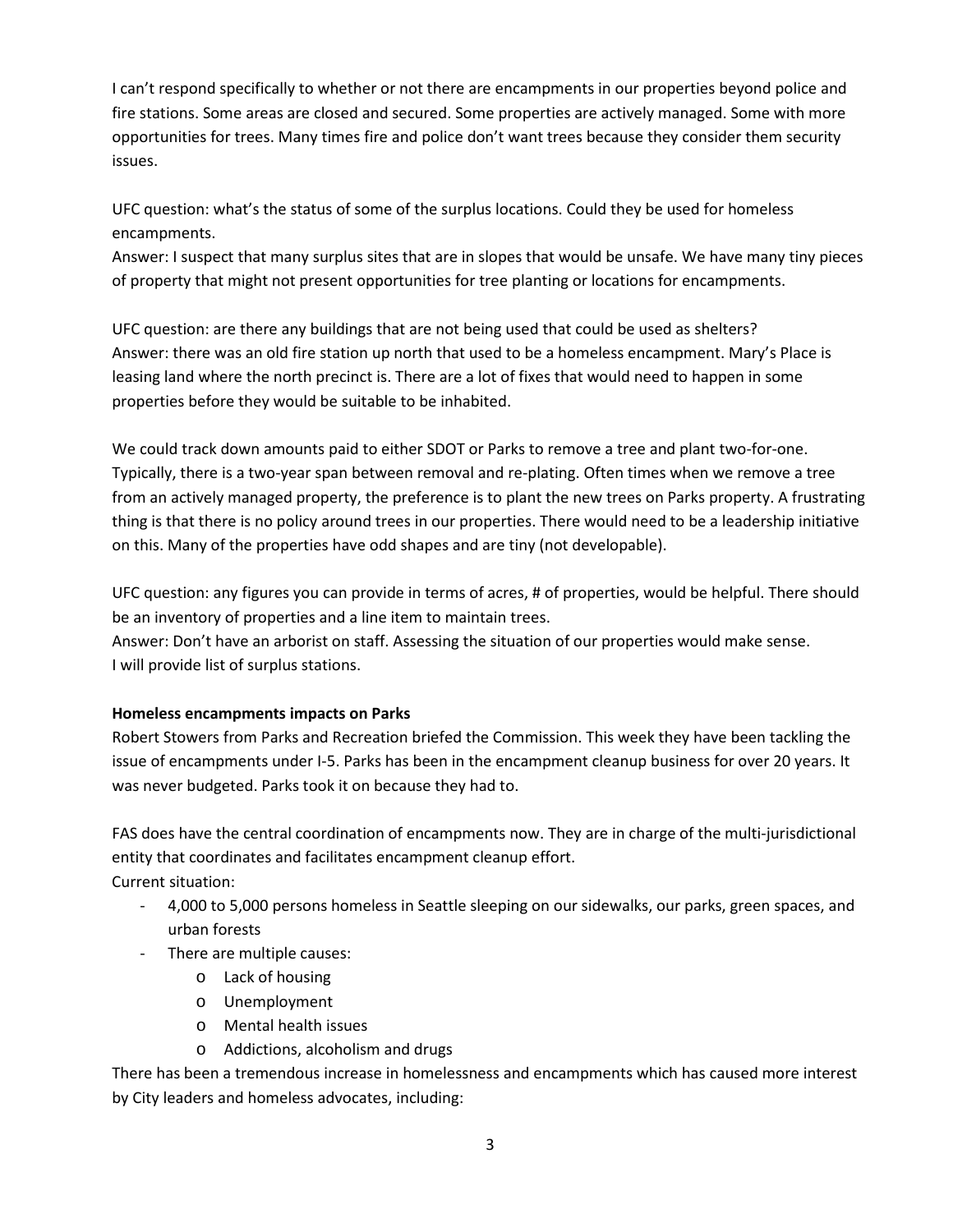- A concern than the current protocol promotes continuing movement of campers and promotes more instability in their life.
- A need to change the MDAR process to stop the uprooting of campers
- A greater interest in sheltering the homeless, and
- An interest in housing first.

## History of encampments:

In the early 2000s, after an ongoing rise in homelessness in Seattle, the Mayor and Council appointed residents, business leaders, and advocates to a Taskforce. This was done 15 years ago. The idea was to develop a protocol on how to approach the handling of encampments on public land. After the task force completed its work it created a protocol called the Multi-department Administrative Rules of Encampments, or MDAR.

Mayor encampment issues in the urban forest areas and hot spots:

- East Duwamish Greenbelt the Jungle from late 1990s through 2012
- East Duwamish greenbelt Bayview from 2013 led to a major cleanup and restoration efforts
- Cheasty Greenbelt mole man caused severe destruction and major trash dumping
- West Duwamish Greenbelt major cleanups through 2015
- Mineral springs
- East and west Queen Anne Greenbelts
- Louisa Boren park
- Magnuson Park
- Arboretum
- Thornton Creek

## Multi-department Administrative Rules (MDAR)

The MDAR establish a sequential set of rules or protocol on the handling of encampment on City-owned public lands including Parks lands. The MDAR includes a database (SERIS) that tracks the posting, outreach and removal of encampments (defined as three or more tents or structures).

## Multi-disciplinary operation team (MDOT)

In late 2014 the Mayor's Office along with City departments sought a coordinating agency to provide facilitation and outreach to departments reporting encampments. They selected FAS to be that agency. Its role was to work with City departments to set up outreach services to the encamped. In some cases, they contract vendors and using FAS staff to clean encampments.

## Recommended solution:

Currently there following is at work on finding solutions:

- The Mayor has developed a Pathway to Housing initiative
- City Council has established a task force to revamp the MDAR protocol
- The Mayor established a temporary amendment to the MDAR
- The ACLU has introduced legislation to allow encampments in public places and parks.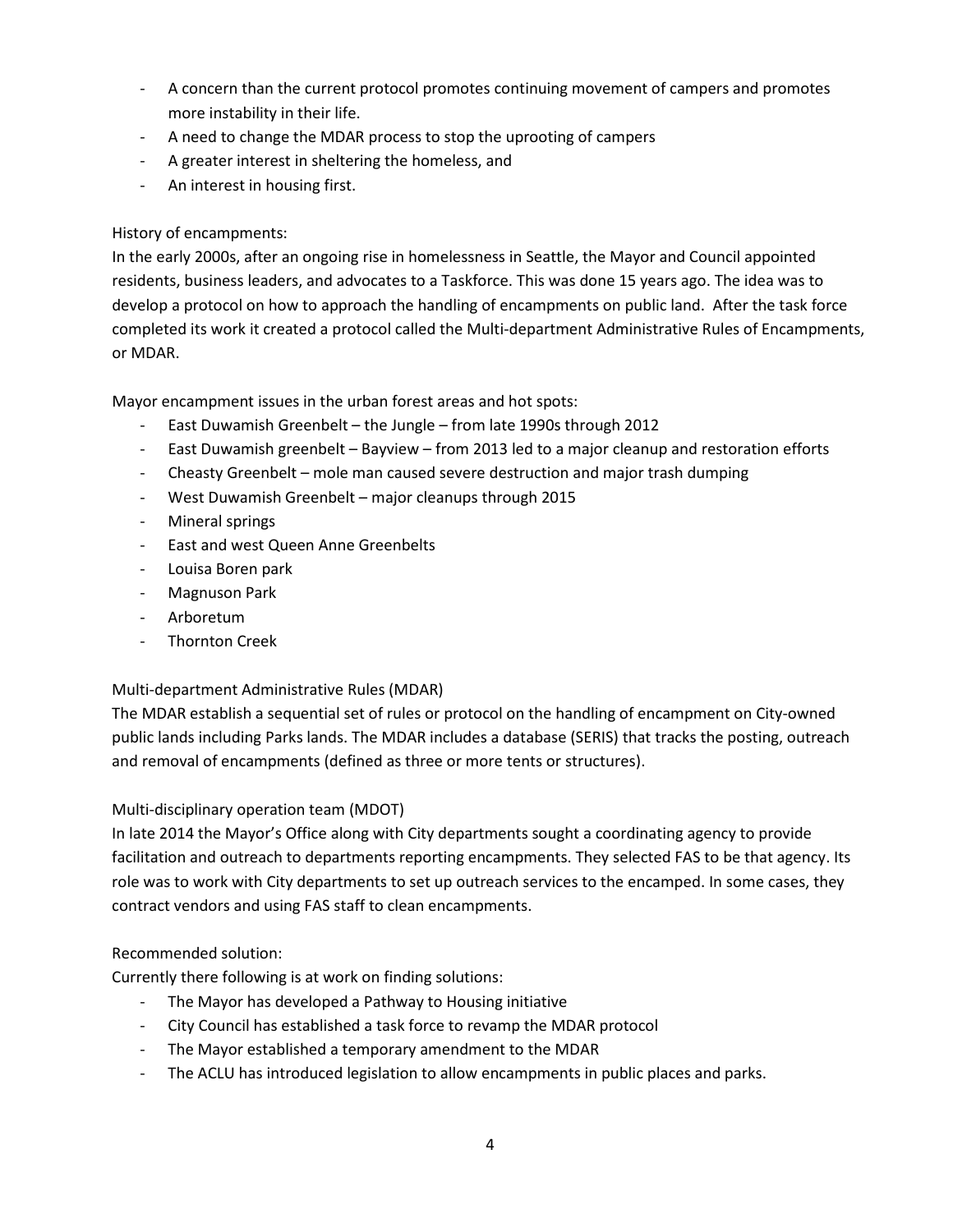The modification of the ordinance is to back away from wholesale opening parks. They are going to determine if a location is "unsuitable" or "not unsuitable." they are trying to define areas that unsuitable or dangerous, leaving the rest to be defined as not unsuitable. Council is re-thinking the approach and the Mayor is likely to veto.

Steve had a very brief conversation with CM Herbold where Steve expressed that there is concern about opening parks and parkland to camping. She said that they are making mayor changes to it.

Parks has issued a statement saying that they are against allowing camping on parks property. The Mayor still asked them to work on determining what areas are not suitable and not-unsuitable.

UFC question: how much of this is SDOT vs. WSDOT. And what is WSDOT position on this. Answer: under I-5 they are cleaning to build road and put up a fence and will be likely monitoring constantly.

Steve proposes that the UFC vote on whether they want to take a position or not. This impacts a lot of the urban forest in Seattle. Coming up with a brief letter saying the UFC is very concerned and that the UFC believes that opening parks lands will create a lot of chaos might be appropriate.

Donna made a motion for the UFC to write a letter to oppose allowing encampments on any city park or natural area. The motion was seconded. The motion passed. Joanna would like to lead with compassion for the people and written in a way that can be heard.

UFC question: what would be other options? Answer: they have been talking about SDOT street ends.

UFC comment: maybe we need to include this in a ballot. Answer: many property deeds specify that properties can only be used for parks. That would probably bring law suits.

UFC question: where is the information captured? Answer: The Customer Service Bureau puts out every week a report about homeless encampments.

# **ACTION: A motion to write a letter opposing the idea of opening encampments on parks and forested lands was made, seconded, and approved.**

The Commission spent the remainder of the meeting working on this letter.

### **Backyard Cottage/DADU discussion ad possible vote**

Moved to next meeting.

**Public comment:** None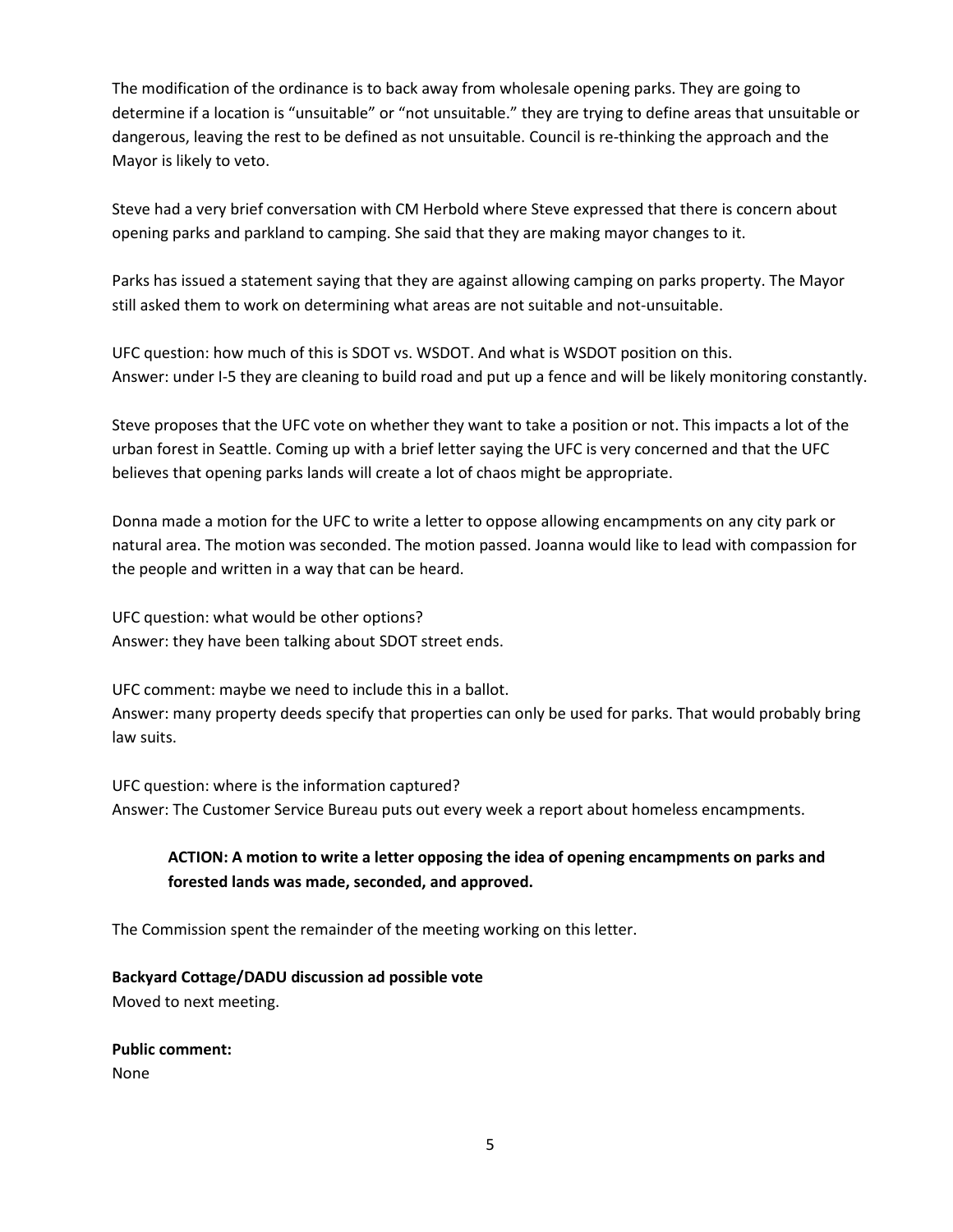#### **New Business:**

None

### **Adjourn**

### **Public input:**

**From:** Linda Murtfeldt [mailto:lindamurt@yahoo.com] **Sent:** Friday, October 14, 2016 3:23 PM **To:** Pinto de Bader, Sandra <Sandra.Pinto\_de\_Bader@Seattle.gov> **Subject:** RE: Camping in Parks letter for City Council from Seattle Audubon

Hi Sandra. Just received the OK for you to share the Audubon letter with the Commission. Thanks for waiting.

Linda

----- Forwarded Message ----- From: Mary Bond [<maryb@seattleaudubon.org>](javascript:return) **To:** Conservation Committee [<Conservation@seattleaudubon.org>](javascript:return) **Sent:** Thursday, October 13, 2016 5:07 PM **Subject:** Camping in Parks letter

Hi all,

With help from the Seattle Nature Alliance, Connie Sidles, shop volunteer Alison Wysong, and our new Americorps volunteer Nadine Youssef-Hatch, John Brosnan and I sent the following letter to the nine Seattle City Councilmembers regarding CB 118794, the ordinance that would allow some camping in city parks. Thanks for your encouragement! -Mary Bond

### Dear Councilmember X,

Seattle Audubon encourages you to reject the proposed homeless encampment ordinance and amendments. We believe that undeveloped areas in our city parks and open spaces provide essential services for residents and wildlife alike. Allowing camping in these areas would be a short-sighted response to the very serious long-term problems of housing and homelessness in Seattle.

For 100 years, Seattle Audubon has led a local community in appreciating, understanding, and protecting birds and their natural habitats. As many as 109 bird species rely on our healthy urban environment to sustain them – to say nothing of migratory visitors. Having reliable greenways for birds to forage and rest in during migration is especially critical in urban areas.

We must protect our urban forests and open spaces from high-impact use so they will remain healthy ecosystems for our current residents and for future generations of people and wildlife.

Seattle Audubon's work engages Seattle's diverse communities and empowers citizens to restore healthy bird habitats and build more resilient natural systems in the face of climate change. We have a deep respect for the years of land-use planning and boots-on-the-ground restoration efforts that Seattle Parks, the Green Seattle Partnership, Earthcorps, Forterra, Friends of the Burke-Gilman Trail, and generations of volunteers have accomplished in our city parks and natural areas.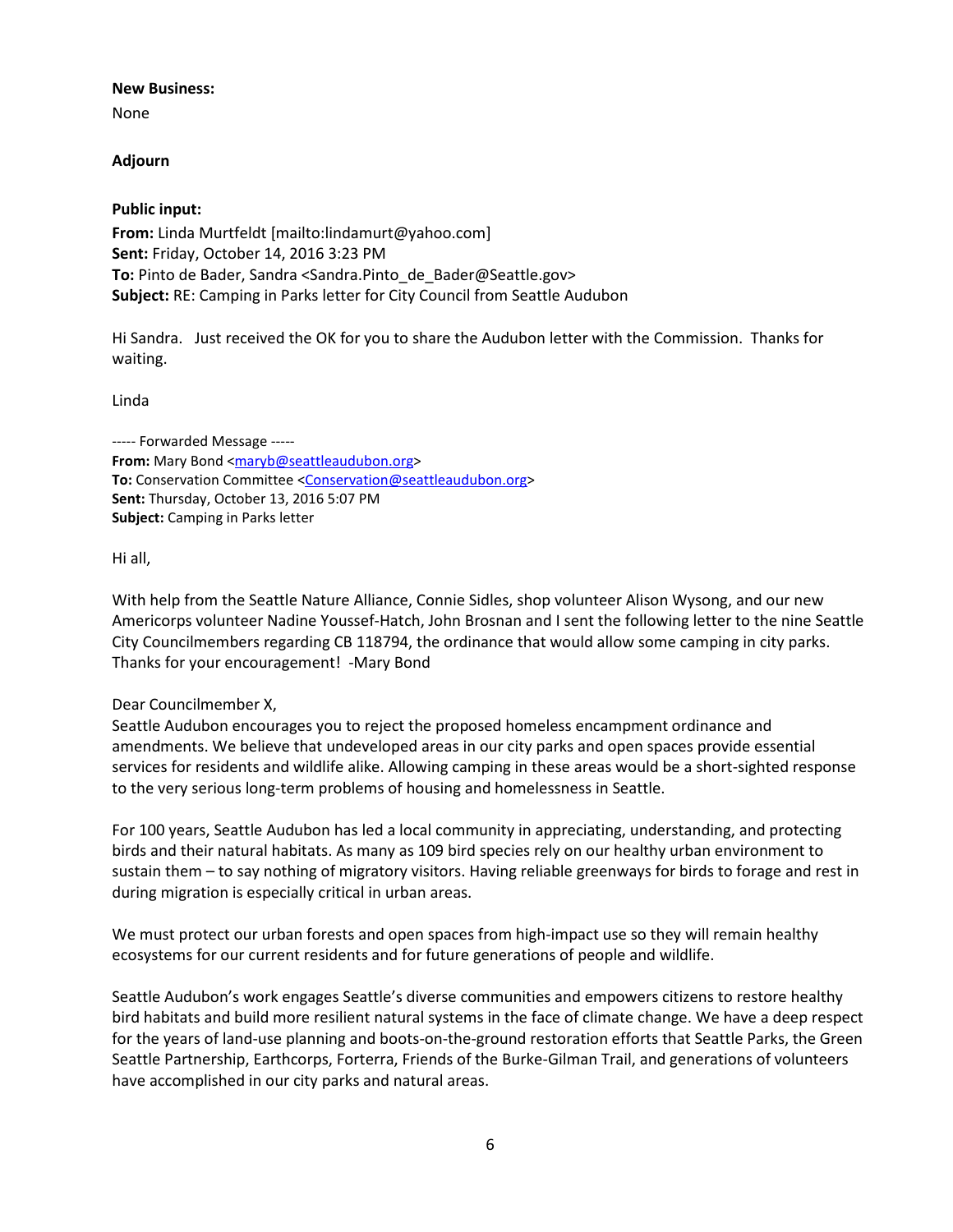Seattle Audubon believes that the City of Seattle and King County should devote their considerable resources to addressing the needs of people experiencing homelessness in our region, but not at the expense of our area's parks and natural areas. If public lands are needed for encampments, the City should select defined areas that would be able to withstand high-impact use—not parks and natural areas. As a city and as individuals, we should have more compassion for people experiencing homelessness and should do much more to help solve this crisis. If our urban forests are deemed suitable places for camping, the City Council would be setting up nature preservation and homeless advocacy as opposing causes, when in fact many people have and do support both. City leaders can and should solve the housing crisis without turning to our urban forests.

Thank you. John Brosnan Executive Director Seattle Audubon 8050 35th Avenue NE Seattle, WA 98115 206-523-8243 [johnb@seattleaudubon.org](javascript:return)

**From:** cassturnbull@comcast.net [mailto:cassturnbull@comcast.net] **Sent:** Thursday, October 20, 2016 7:56 AM **To:** Pinto de Bader, Sandra <Sandra.Pinto\_de\_Bader@Seattle.gov> **Subject:** The FAS report.

#### Sandra,

If it is allowed, please foreward these comments to the Commission.

I have now listened in to several presentations to the Commission prepared by various departments and agencies. I am struck by two things--1) The commission poses great questions and 2) how presenters tend to leave out information or gloss over important issues.

The UW urban forestry plan presentation made no mention of the controversy regarding the recent intrusion into Kincade Ravine--a critical area--by building into it when the proposed structure could have been taller instead. It would have saved more than 80 trees. The presentor just said something like, 'we dont have anybody to do a survey of the Kincade area' (???!!!) So there is no policy for it.' It is a heavily forested, natural area of considerable size.

FAS obscured the fact that there are lots of unbuilt, unwooded areas and also built upon surplus propertied that could be suitable for homeless encampments and temporary shelter. I know of several. One is the ROY Street Shops in south lake union. It is a full City block long.Half of it is a parking lot, half is an old warehouse that was used by Parks up until a few years ago. There is a chainlink fence around the lot. There may be some asbestos or other residual contaminents that make the City fearful of lawsuits. But the homeless will presumably be there temporarily which would limit exposure. How likely are they to sue? Is it really worse than living in lawless jungles, with no water or plumbing? Often located next to other contaminated areas like railroad land and under bridges.

And don't get me started on how DPD determined there will be no environmental impact on the inclusion of more DADUs in our growth plans. We were never told the timespan used to make the determination, only that they are not looking at the cumulative impact 50 years hence.

And the premise was that the rate of building DADUs after adding incentives would continue at the same pace